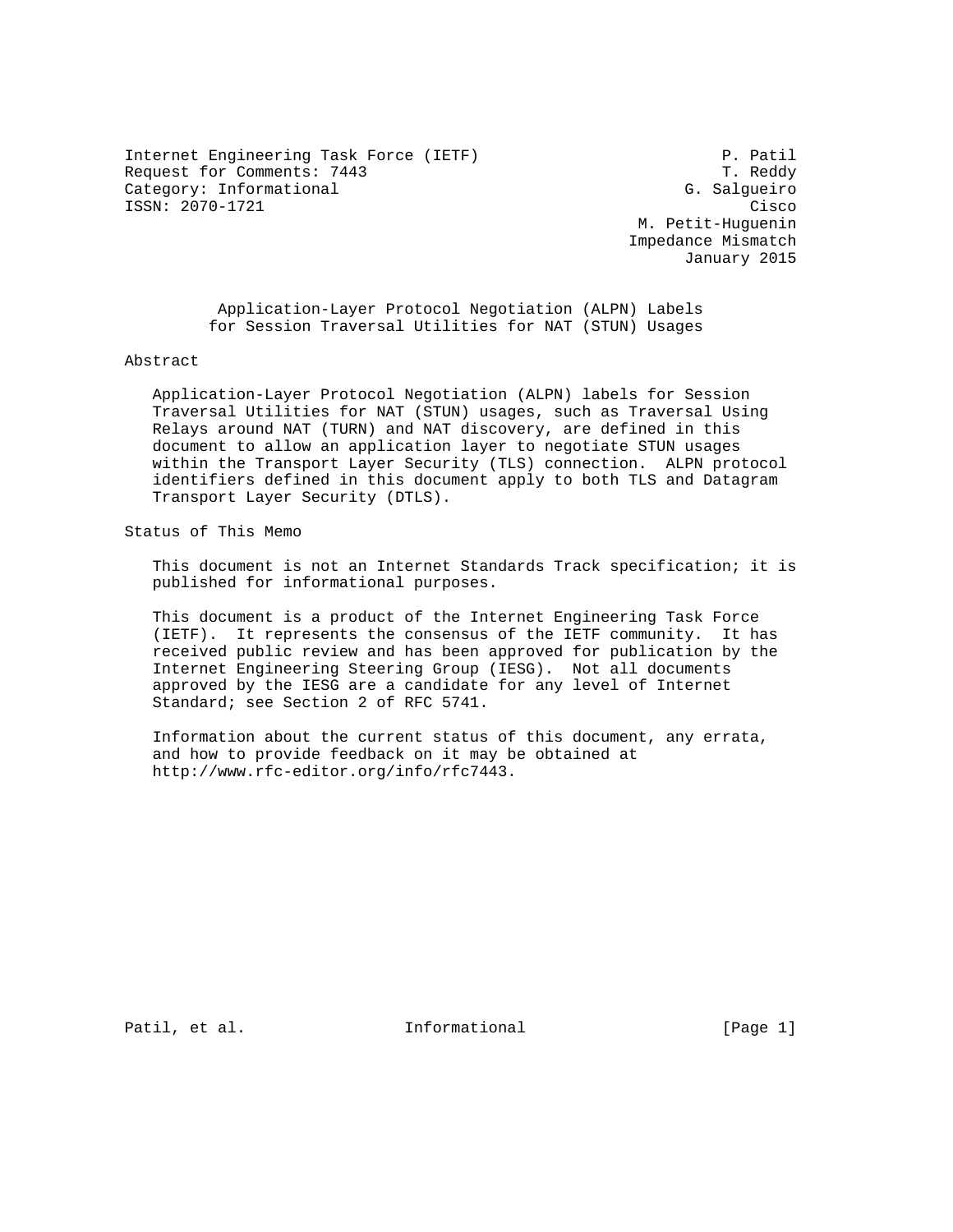#### Copyright Notice

 Copyright (c) 2015 IETF Trust and the persons identified as the document authors. All rights reserved.

 This document is subject to BCP 78 and the IETF Trust's Legal Provisions Relating to IETF Documents (http://trustee.ietf.org/license-info) in effect on the date of publication of this document. Please review these documents carefully, as they describe your rights and restrictions with respect to this document. Code Components extracted from this document must include Simplified BSD License text as described in Section 4.e of the Trust Legal Provisions and are provided without warranty as described in the Simplified BSD License.

Table of Contents

|  | 3. Security Considerations 3  |  |  |  |  |  |  |  |  |  |  |  |  |
|--|-------------------------------|--|--|--|--|--|--|--|--|--|--|--|--|
|  |                               |  |  |  |  |  |  |  |  |  |  |  |  |
|  | 4.1. Normative References 4   |  |  |  |  |  |  |  |  |  |  |  |  |
|  | 4.2. Informative References 4 |  |  |  |  |  |  |  |  |  |  |  |  |
|  |                               |  |  |  |  |  |  |  |  |  |  |  |  |
|  |                               |  |  |  |  |  |  |  |  |  |  |  |  |
|  |                               |  |  |  |  |  |  |  |  |  |  |  |  |

# 1. Introduction

 STUN can be securely transported using TLS-over-TCP (referred to as TLS [RFC5246]), as specified in [RFC5389], or TLS-over-UDP (referred to as DTLS [RFC6347]), as specified in [RFC7350].

 ALPN [RFC7301] enables an endpoint to positively identify an application protocol in TLS/DTLS and distinguish it from other TLS/ DTLS protocols. With ALPN, the client sends the list of supported application protocols as part of the TLS/DTLS ClientHello message. The server chooses a protocol and sends the selected protocol as part of the TLS/DTLS ServerHello message. Application protocol negotiation can thus be accomplished within the TLS/DTLS handshake, without adding network round-trips.

 STUN protocol usages, such as TURN [RFC5766], can be used to identify the purpose of a flow without initiating a session.

 This document proposes the following ALPN labels to identify STUN protocol [RFC5389] usages.

Patil, et al. 1nformational [Page 2]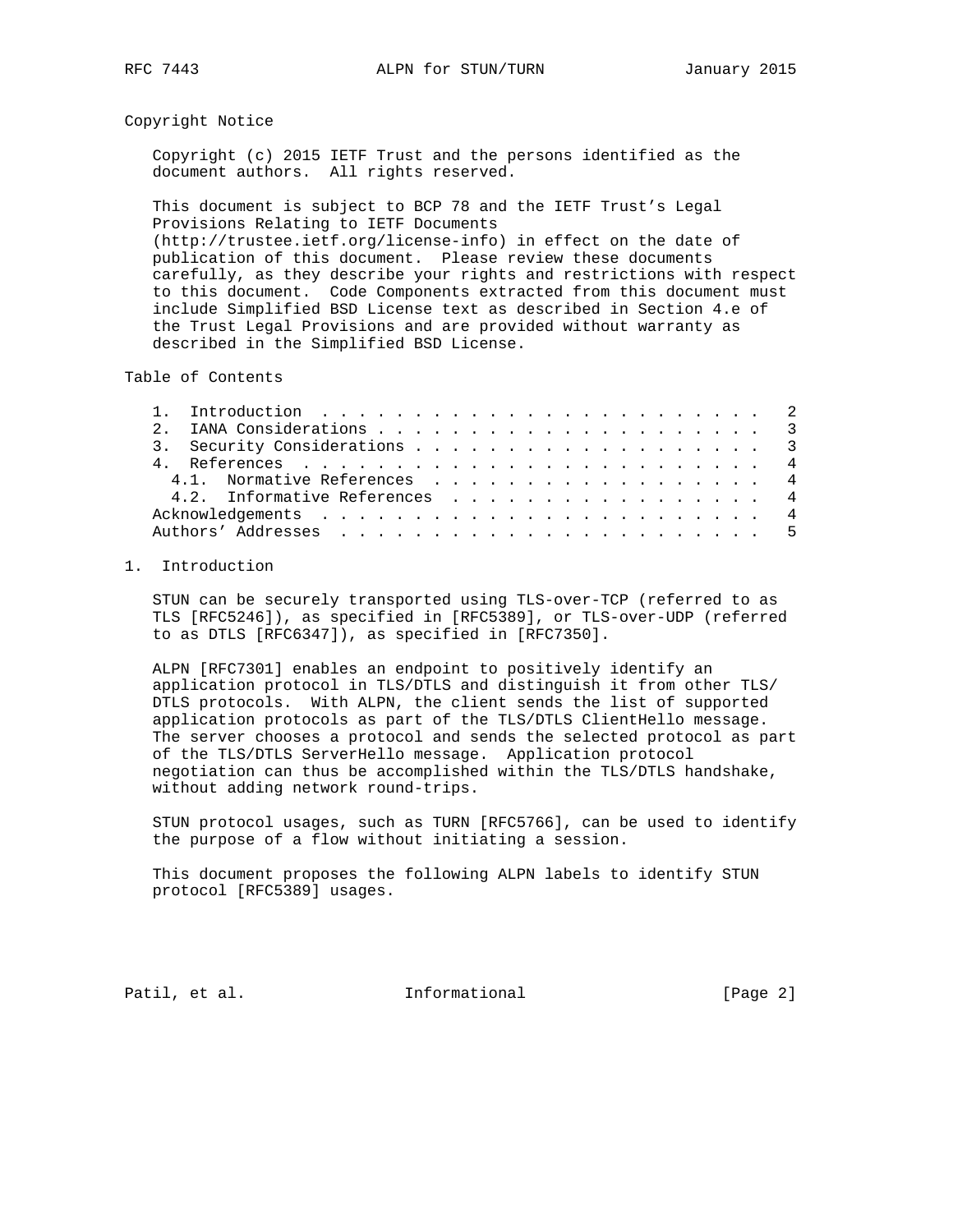'stun.turn': Label to identify the specific use of STUN over (D)TLS for TURN (Section 4.6 of [RFC7350]).

 'stun.nat-discovery': Label to identify the specific use of STUN over (D)TLS for NAT discovery (Section 4.1 of [RFC7350]).

2. IANA Considerations

 The following entries have been added to the "Application-Layer Protocol Negotiation (ALPN) Protocol IDs" registry established by [RFC7301].

The "stun.turn" label identifies the use of TURN usage (D)TLS:

Protocol: Traversal Using Relays around NAT (TURN)

 Identification Sequence: 0x73 0x74 0x75 0x6E 0x2E 0x74 0x75 0x72 0x6E ("stun.turn")

Specification: This document (RFC 7443)

 The "stun.nat-discovery" label identifies the use of STUN for the purposes of NAT discovery over (D)TLS:

 Protocol: NAT discovery using Session Traversal Utilities for NAT (STUN)

 Identification Sequence: 0x73 0x74 0x75 0x6E 0x2E 0x6e 0x61 0x74 0x2d 0x64 0x69 0x73 0x63 0x6f 0x76 0x65 0x72 0x79 ("stun.nat-discovery")

Specification: This document (RFC 7443)

#### 3. Security Considerations

 The ALPN STUN protocol identifier does not introduce any specific security considerations beyond those detailed in the TLS ALPN Extension specification [RFC7301]. It also does not impact the security of TLS/DTLS session establishment or application data exchange.

Patil, et al. 1nformational [Page 3]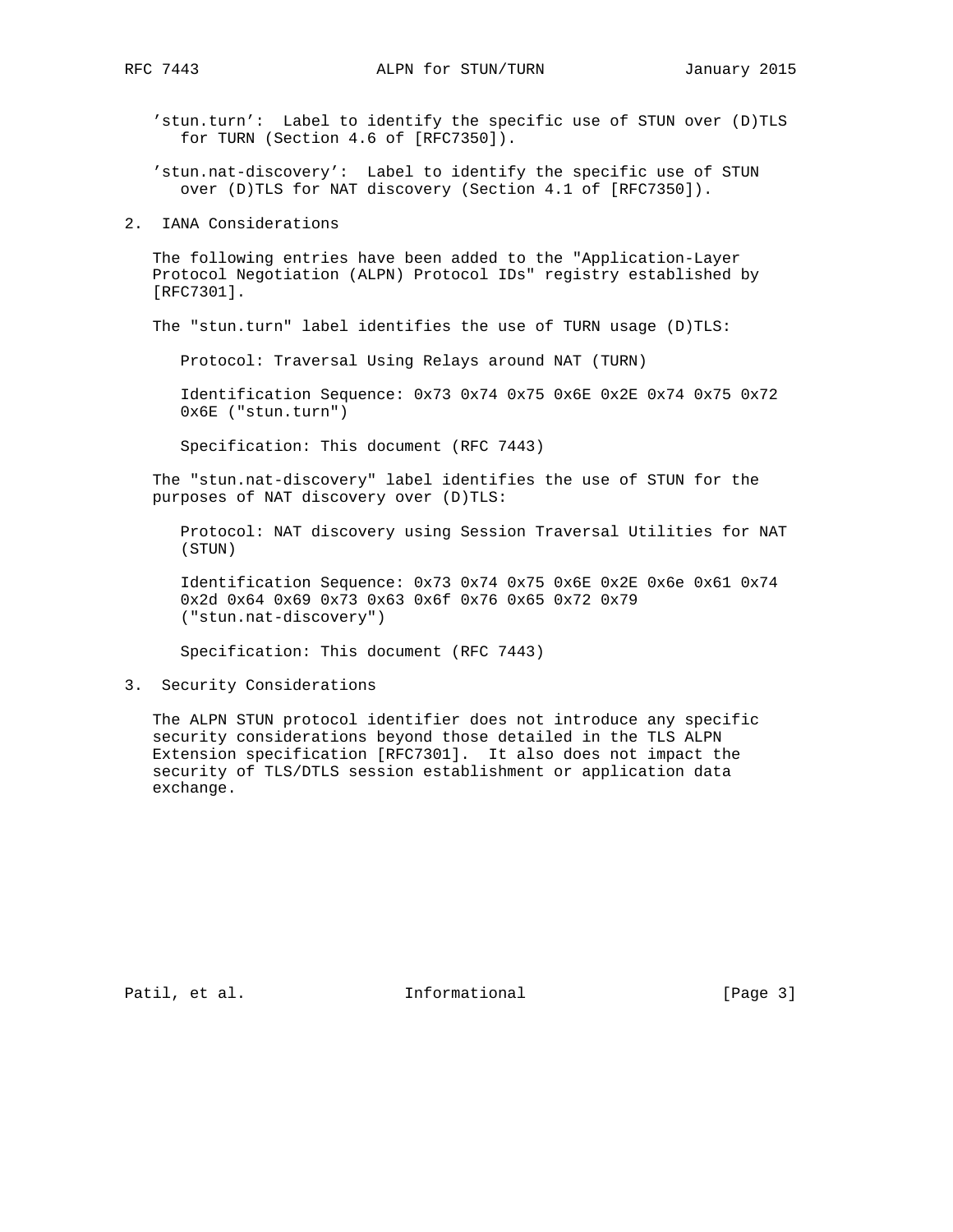## 4. References

- 4.1. Normative References
- [RFC5246] Dierks, T. and E. Rescorla, "The Transport Layer Security (TLS) Protocol Version 1.2", RFC 5246, August 2008, <http://www.rfc-editor.org/info/rfc5246>.
	- [RFC5389] Rosenberg, J., Mahy, R., Matthews, P., and D. Wing, "Session Traversal Utilities for NAT (STUN)", RFC 5389, October 2008, <http://www.rfc-editor.org/info/rfc5389>.
	- [RFC6347] Rescorla, E. and N. Modadugu, "Datagram Transport Layer Security Version 1.2", RFC 6347, January 2012, <http://www.rfc-editor.org/info/rfc6347>.
	- [RFC7301] Friedl, S., Popov, A., Langley, A., and E. Stephan, "Transport Layer Security (TLS) Application-Layer Protocol Negotiation Extension", RFC 7301, July 2014, <http://www.rfc-editor.org/info/rfc7301>.
	- [RFC7350] Petit-Huguenin, M. and G. Salgueiro, "Datagram Transport Layer Security (DTLS) as Transport for Session Traversal Utilities for NAT (STUN)", RFC 7350, August 2014, <http://www.rfc-editor.org/info/rfc7350>.

## 4.2. Informative References

 [RFC5766] Mahy, R., Matthews, P., and J. Rosenberg, "Traversal Using Relays around NAT (TURN): Relay Extensions to Session Traversal Utilities for NAT (STUN)", RFC 5766, April 2010, <http://www.rfc-editor.org/info/rfc5766>.

#### Acknowledgements

 This work benefited from the discussions and invaluable input by the various members of the TRAM working group. These include Simon Perrault, Paul Kyzivat, Brandon Williams, and Andrew Hutton. Special thanks to Martin Thomson and Oleg Moskalenko for their constructive comments, suggestions, and early reviews that were critical to the formulation and refinement of this document.

 Barry Leiba, Stephen Farrell, Adrian Farrel, and Richard Barnes provided useful feedback during IESG review. Thanks to Russ Housley for his Gen-ART review and Adam Langley for his IETF LC review comments as TLS expert.

Patil, et al. 1nformational [Page 4]